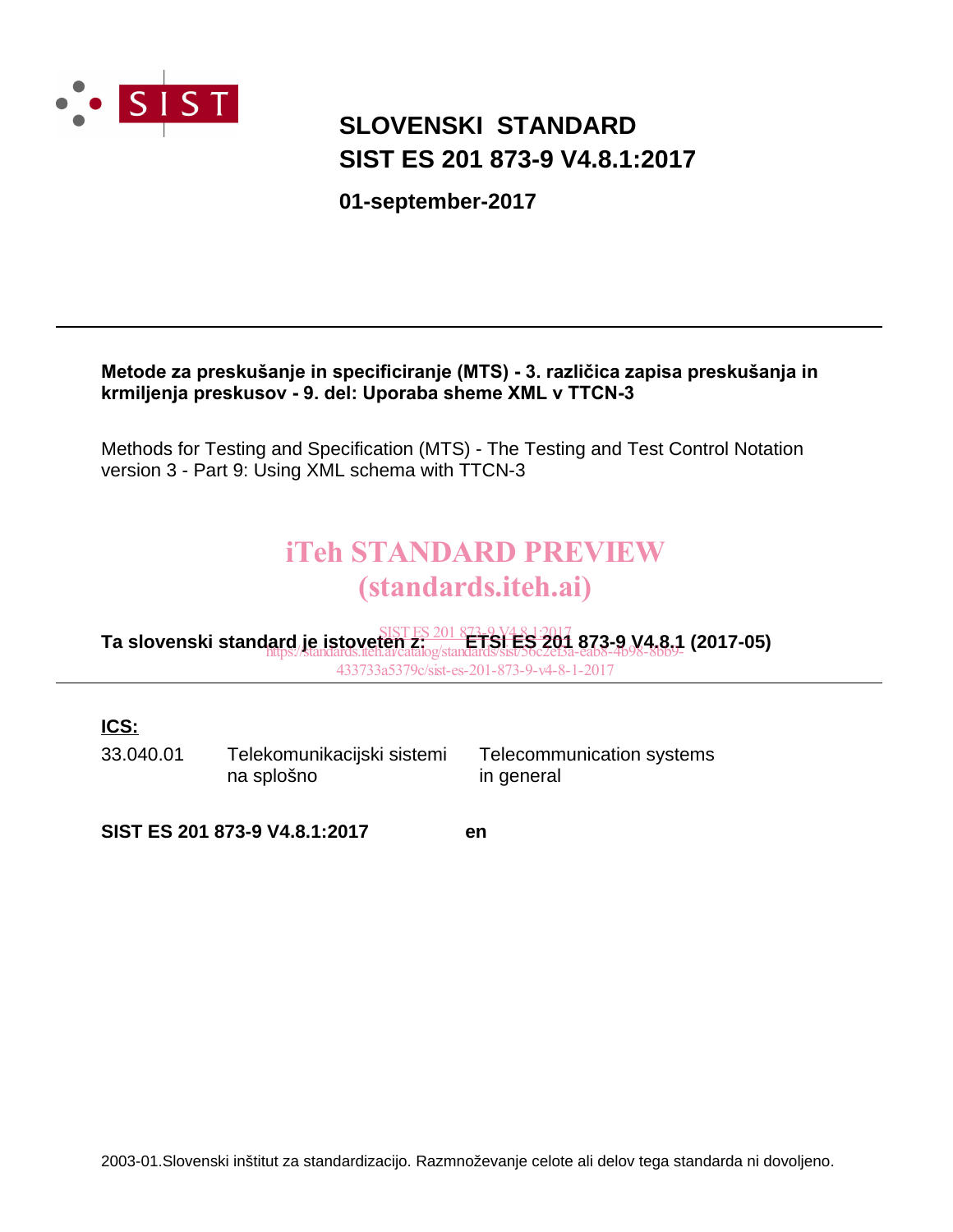# iTeh STANDARD PREVIEW (standards.iteh.ai)

SIST ES 201 873-9 V4.8.1:2017 https://standards.iteh.ai/catalog/standards/sist/56c2ef3a-eab8-4b98-8bb9- 433733a5379c/sist-es-201-873-9-v4-8-1-2017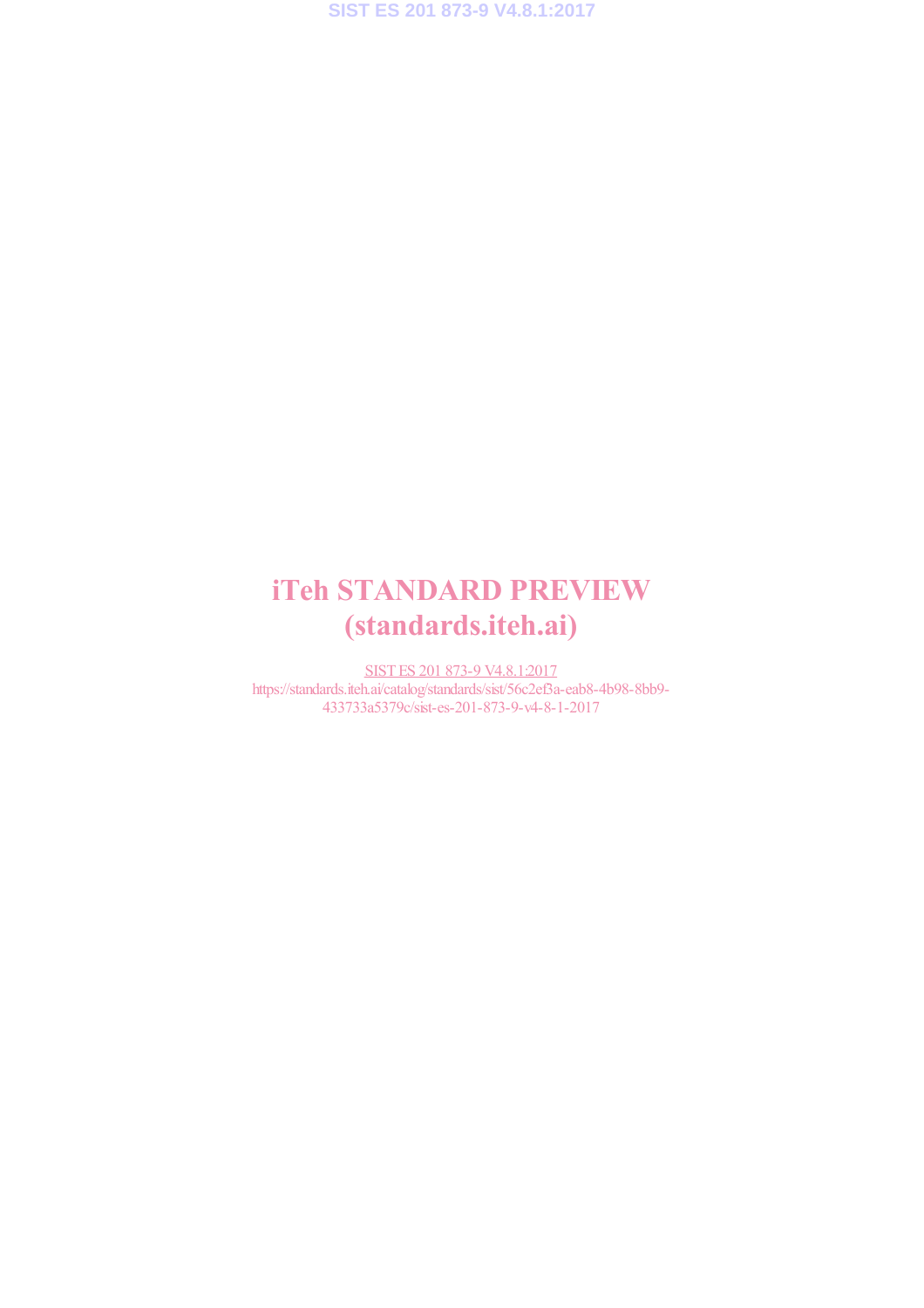#### **SIST ES 201 873-9 V4.8.1:2017**

# ETSI ES 201 873-9 V4.8.1 (2017-05)



# **Methods for Testing and Specification (MTS);** The Testing and Test Control Notation version 3; Part 9: Using XML rschemawith TTCN-3

SIST ES 201 873-9 V4.8.1:2017 https://standards.iteh.ai/catalog/standards/sist/56c2ef3a-eab8-4b98-8bb9- 433733a5379c/sist-es-201-873-9-v4-8-1-2017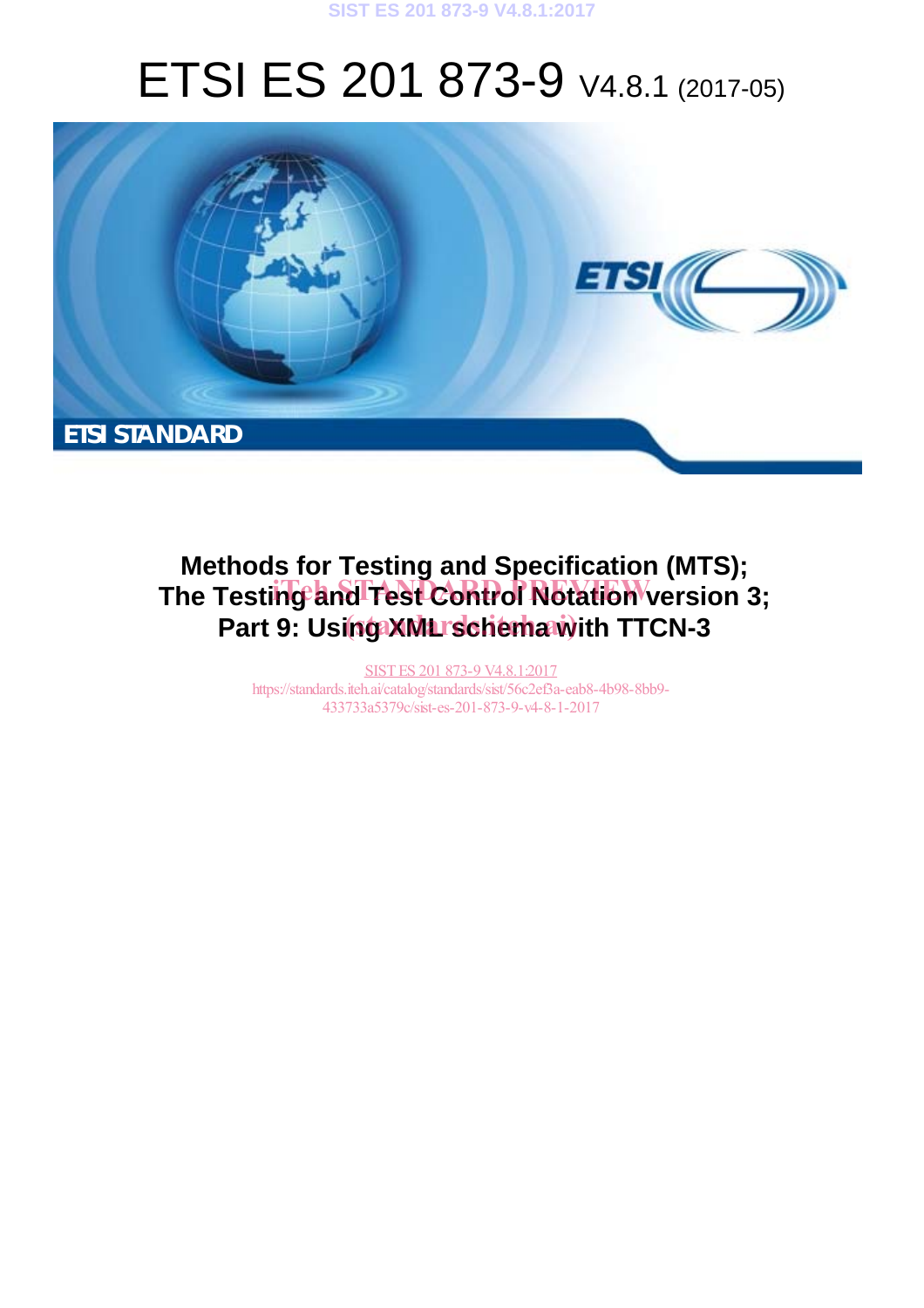Reference RES/MTS-201873-9 T3XSD ed481

Keywords language, testing, TTCN-3, XML

#### *ETSI*

650 Route des Lucioles F-06921 Sophia Antipolis Cedex - FRANCE

Tel.: +33 4 92 94 42 00 Fax: +33 4 93 65 47 16

Siret N° 348 623 562 00017 - NAF 742 C Association à but non lucratif enregistrée à la iTeh SSous-Préfecture de Grasse (06) N° 7803/88 / IEW

### (standards.iteh.ai)

*Important notice*  https://standards.iteh.ai/catalog/standards/sist/56c2ef3a-eab8-4b98-8bb9- SIST ES 201 873-9 V4.8.1:2017 433733a5379c/sist-es-201-873-9-v4-8-1-2017

> The present document can be downloaded from: http://www.etsi.org/standards-search

The present document may be made available in electronic versions and/or in print. The content of any electronic and/or print versions of the present document shall not be modified without the prior written authorization of ETSI. In case of any existing or perceived difference in contents between such versions and/or in print, the only prevailing document is the print of the Portable Document Format (PDF) version kept on a specific network drive within ETSI Secretariat.

Users of the present document should be aware that the document may be subject to revision or change of status. Information on the current status of this and other ETSI documents is available at https://portal.etsi.org/TB/ETSIDeliverableStatus.aspx

If you find errors in the present document, please send your comment to one of the following services: https://portal.etsi.org/People/CommiteeSupportStaff.aspx

#### *Copyright Notification*

No part may be reproduced or utilized in any form or by any means, electronic or mechanical, including photocopying and microfilm except as authorized by written permission of ETSI.

The content of the PDF version shall not be modified without the written authorization of ETSI. The copyright and the foregoing restriction extend to reproduction in all media.

> © European Telecommunications Standards Institute 2017. All rights reserved.

**DECT**TM, **PLUGTESTS**TM, **UMTS**TM and the ETSI logo are Trade Marks of ETSI registered for the benefit of its Members. **3GPP**TM and **LTE**™ are Trade Marks of ETSI registered for the benefit of its Members and of the 3GPP Organizational Partners.

**oneM2M** logo is protected for the benefit of its Members

**GSM**® and the GSM logo are Trade Marks registered and owned by the GSM Association.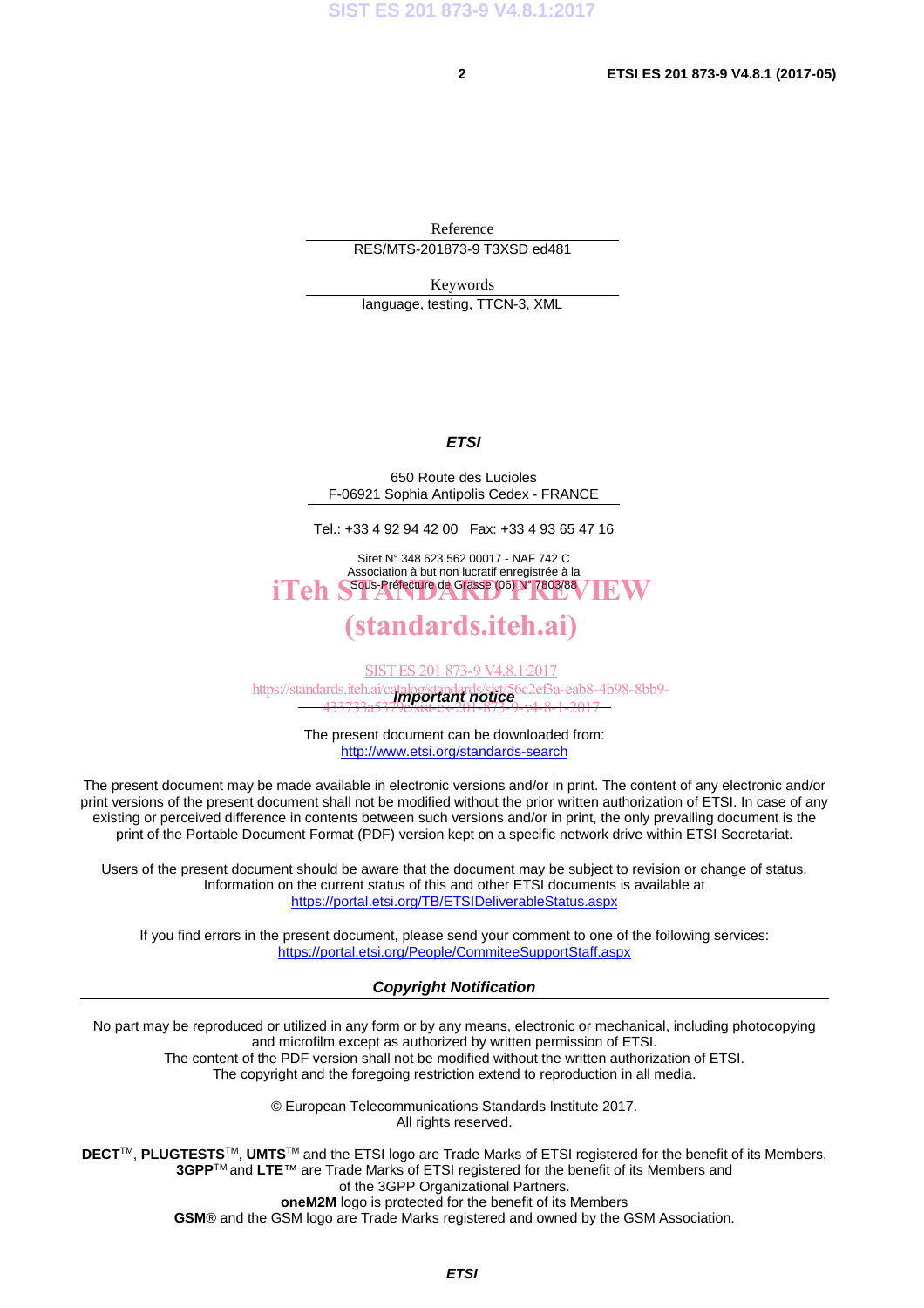$\mathbf{3}$ 

# Contents

| 1              |                                           |  |
|----------------|-------------------------------------------|--|
| 2              |                                           |  |
| 2.1            |                                           |  |
| 2.2            |                                           |  |
| 3              |                                           |  |
| 3.1            |                                           |  |
| 3.2            |                                           |  |
|                |                                           |  |
| $\overline{4}$ |                                           |  |
| 5              |                                           |  |
| 5.0            |                                           |  |
| 5.1            |                                           |  |
| 5.1.1          |                                           |  |
| 5.1.2          |                                           |  |
| 5.1.3          |                                           |  |
| 5.1.4<br>5.1.5 |                                           |  |
| 5.2            | The control namespace STANDARD PREVIEW 16 |  |
| 5.2.1          |                                           |  |
| 5.2.2          |                                           |  |
| 5.2.3          |                                           |  |
| 5.3            |                                           |  |
| 5.4            |                                           |  |
| 5.5            |                                           |  |
|                |                                           |  |
| 6              |                                           |  |
| 6.0            |                                           |  |
| 6.1<br>6.1.0   |                                           |  |
| 6.1.1          |                                           |  |
| 6.1.2          |                                           |  |
| 6.1.3          |                                           |  |
| 6.1.4          |                                           |  |
| 6.1.5          |                                           |  |
| 6.1.6          |                                           |  |
| 6.1.7          |                                           |  |
| 6.1.8          |                                           |  |
| 6.1.9          |                                           |  |
| 6.1.10         |                                           |  |
| 6.1.11         |                                           |  |
| 6.1.12         |                                           |  |
| 6.1.13         |                                           |  |
| 6.2            |                                           |  |
| 6.2.0          |                                           |  |
| 6.2.1          |                                           |  |
| 6.2.2          |                                           |  |
| 6.2.3          |                                           |  |
| 6.2.4          |                                           |  |
| 6.2.5          |                                           |  |
| 6.2.6<br>6.2.7 |                                           |  |
| 6.2.8          |                                           |  |
|                |                                           |  |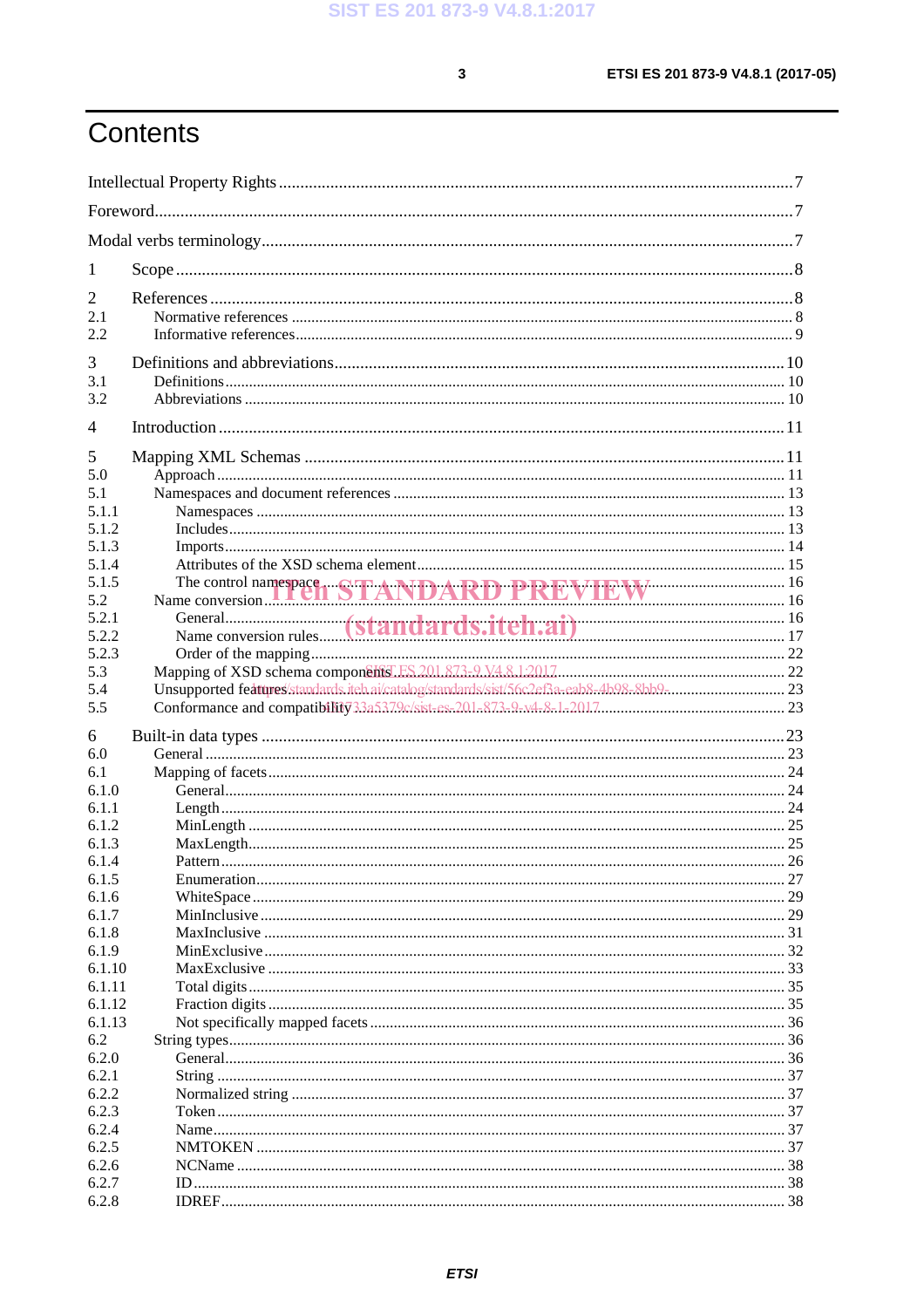$\overline{\mathbf{4}}$ 

| 6.2.9            |                                                                                      |        |
|------------------|--------------------------------------------------------------------------------------|--------|
|                  |                                                                                      |        |
| 6.2.10           |                                                                                      |        |
| 6.2.11           |                                                                                      |        |
| 6.2.12           |                                                                                      |        |
| 6.2.13           |                                                                                      |        |
| 6.2.14           |                                                                                      |        |
| 6.3              |                                                                                      |        |
| 6.3.0            |                                                                                      |        |
|                  |                                                                                      |        |
| 6.3.1            |                                                                                      |        |
| 6.3.2            |                                                                                      |        |
| 6.3.3            |                                                                                      |        |
| 6.3.4            |                                                                                      |        |
| 6.3.5            |                                                                                      |        |
| 6.3.6            |                                                                                      |        |
| 6.3.7            |                                                                                      |        |
|                  |                                                                                      |        |
| 6.3.8            |                                                                                      |        |
| 6.3.9            |                                                                                      |        |
| 6.3.10           |                                                                                      |        |
| 6.3.11           |                                                                                      |        |
| 6.3.12           |                                                                                      |        |
| 6.3.13           |                                                                                      |        |
|                  |                                                                                      |        |
| 6.4              |                                                                                      |        |
| 6.4.0            |                                                                                      |        |
| 6.4.1            |                                                                                      |        |
| 6.4.2            |                                                                                      |        |
| 6.4.3            |                                                                                      |        |
| 6.5              |                                                                                      |        |
| 6.5.0            | Time types <b>The STANDARD PREVIEW</b> 42                                            |        |
|                  |                                                                                      |        |
| 6.5.1            |                                                                                      |        |
| 6.5.2            |                                                                                      |        |
| 6.5.3            |                                                                                      |        |
|                  |                                                                                      |        |
| 6.5.4            |                                                                                      |        |
| 6.5.5            |                                                                                      |        |
|                  | Gregorian yeatpandtmonths.itch.ai/catalog/standards/sist/56c2ef3a-eab8-4b98-8bb9- 43 |        |
| 6.5.6            |                                                                                      |        |
| 6.5.7            |                                                                                      |        |
| 6.5.8            |                                                                                      |        |
| 6.5.9            |                                                                                      |        |
| 6.6              |                                                                                      |        |
| 6.6.0            |                                                                                      | . . 44 |
| 6.6.1            |                                                                                      |        |
|                  |                                                                                      |        |
| 6.6.2            |                                                                                      |        |
| 6.6.3            |                                                                                      |        |
| 6.6.4            |                                                                                      |        |
| 6.7              |                                                                                      |        |
| 6.8              |                                                                                      |        |
|                  |                                                                                      |        |
| 7                |                                                                                      |        |
| 7.0              |                                                                                      |        |
| 7.1              |                                                                                      |        |
| 7.1.0            |                                                                                      |        |
|                  |                                                                                      |        |
| 7.1.1            |                                                                                      |        |
| 7.1.2            |                                                                                      |        |
| 7.1.3            |                                                                                      |        |
| 7.1.4            |                                                                                      |        |
| 7.1.5            |                                                                                      |        |
| 7.1.6            |                                                                                      |        |
| 7.1.7            |                                                                                      |        |
| 7.1.8            |                                                                                      |        |
|                  |                                                                                      |        |
| 7.1.9            |                                                                                      |        |
| 7.1.10           |                                                                                      |        |
| 7.1.11<br>7.1.12 |                                                                                      |        |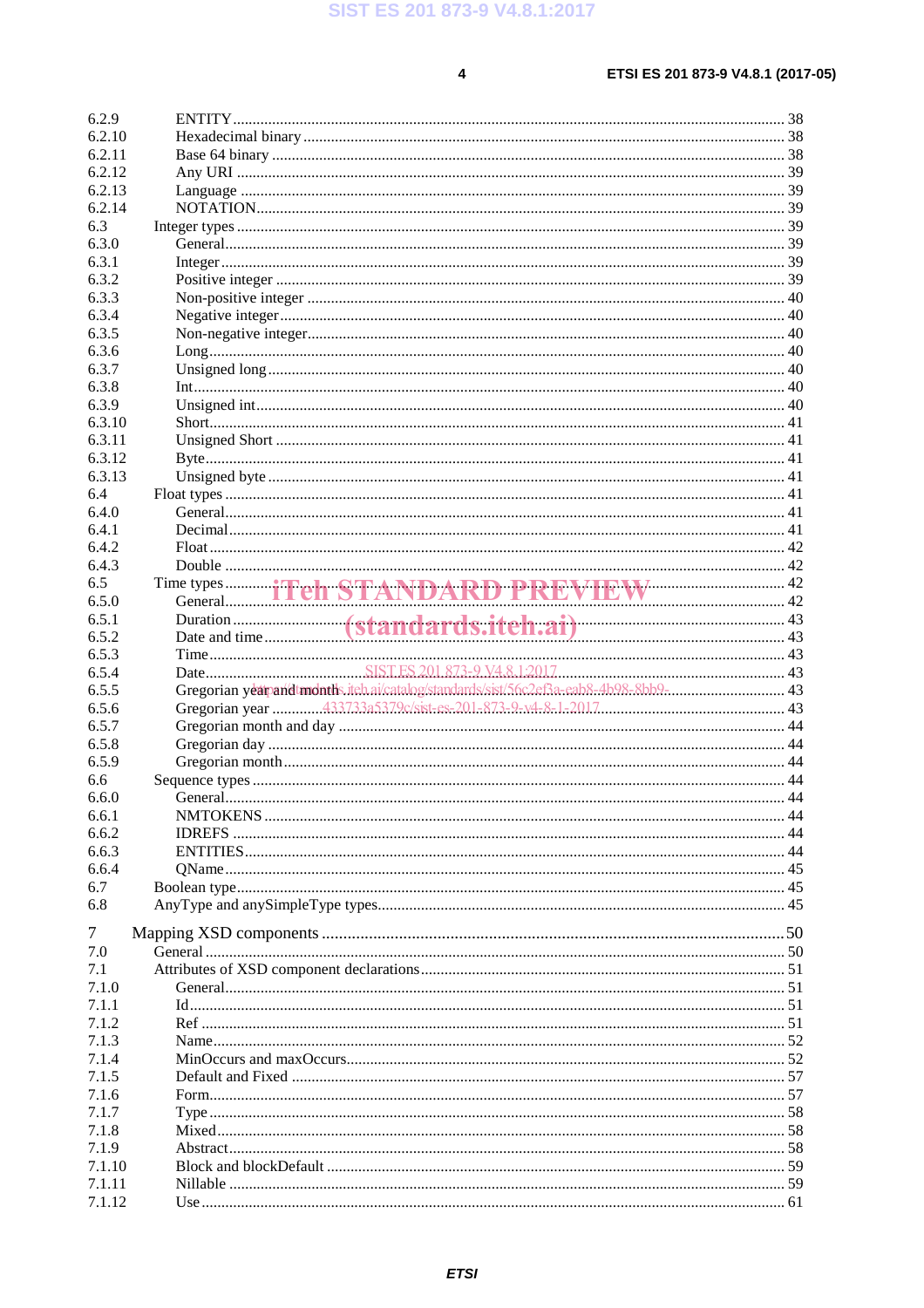| 7.1.13  |                             |                                                                                    |  |
|---------|-----------------------------|------------------------------------------------------------------------------------|--|
| 7.1.14  |                             |                                                                                    |  |
| 7.1.15  |                             |                                                                                    |  |
| 7.2     |                             |                                                                                    |  |
| 7.3     |                             |                                                                                    |  |
| 7.4     |                             |                                                                                    |  |
| 7.4.1   |                             |                                                                                    |  |
| 7.4.2   |                             |                                                                                    |  |
| 7.5     |                             |                                                                                    |  |
| 7.5.0   |                             |                                                                                    |  |
| 7.5.1   |                             |                                                                                    |  |
| 7.5.2   |                             |                                                                                    |  |
| 7.5.3   |                             |                                                                                    |  |
| 7.6     |                             |                                                                                    |  |
| 7.6.0   |                             |                                                                                    |  |
| 7.6.1   |                             |                                                                                    |  |
| 7.6.1.0 |                             |                                                                                    |  |
| 7.6.1.1 |                             |                                                                                    |  |
| 7.6.1.2 |                             |                                                                                    |  |
| 7.6.2   |                             |                                                                                    |  |
| 7.6.2.0 |                             |                                                                                    |  |
| 7.6.2.1 |                             |                                                                                    |  |
| 7.6.2.2 |                             |                                                                                    |  |
| 7.6.3   |                             |                                                                                    |  |
| 7.6.4   |                             |                                                                                    |  |
| 7.6.5   |                             |                                                                                    |  |
| 7.6.5.0 |                             |                                                                                    |  |
| 7.6.5.1 |                             |                                                                                    |  |
| 7.6.5.2 |                             |                                                                                    |  |
| 7.6.5.3 |                             |                                                                                    |  |
| 7.6.5.4 |                             |                                                                                    |  |
| 7.6.5.5 |                             |                                                                                    |  |
| 7.6.6   |                             | Sequence content/standards.itch.ai/catalog/standards/sist/56c2ef3a-eab8-4b98-8bb9- |  |
| 7.6.6.0 |                             |                                                                                    |  |
| 7.6.6.1 |                             |                                                                                    |  |
| 7.6.6.2 |                             |                                                                                    |  |
| 7.6.6.3 |                             |                                                                                    |  |
| 7.6.6.4 |                             |                                                                                    |  |
| 7.6.6.5 |                             |                                                                                    |  |
| 7.6.6.6 |                             |                                                                                    |  |
| 7.6.7   |                             |                                                                                    |  |
| 7.6.8   |                             |                                                                                    |  |
| 7.7     |                             |                                                                                    |  |
| 7.7.0   |                             |                                                                                    |  |
| 7.7.1   |                             |                                                                                    |  |
| 7.7.2   |                             |                                                                                    |  |
| 7.8     |                             |                                                                                    |  |
| 7.9     |                             |                                                                                    |  |
| 7.10    |                             |                                                                                    |  |
|         |                             |                                                                                    |  |
| 8       |                             |                                                                                    |  |
| 8.0     |                             |                                                                                    |  |
| 8.1     |                             |                                                                                    |  |
| 8.1.1   |                             |                                                                                    |  |
| 8.1.2   |                             |                                                                                    |  |
| 8.2     |                             |                                                                                    |  |
|         | <b>Annex A (normative):</b> |                                                                                    |  |
|         | <b>Annex B</b> (normative): |                                                                                    |  |
| B.0     |                             |                                                                                    |  |
|         |                             |                                                                                    |  |

#### **ETSI**

#### $5<sup>1</sup>$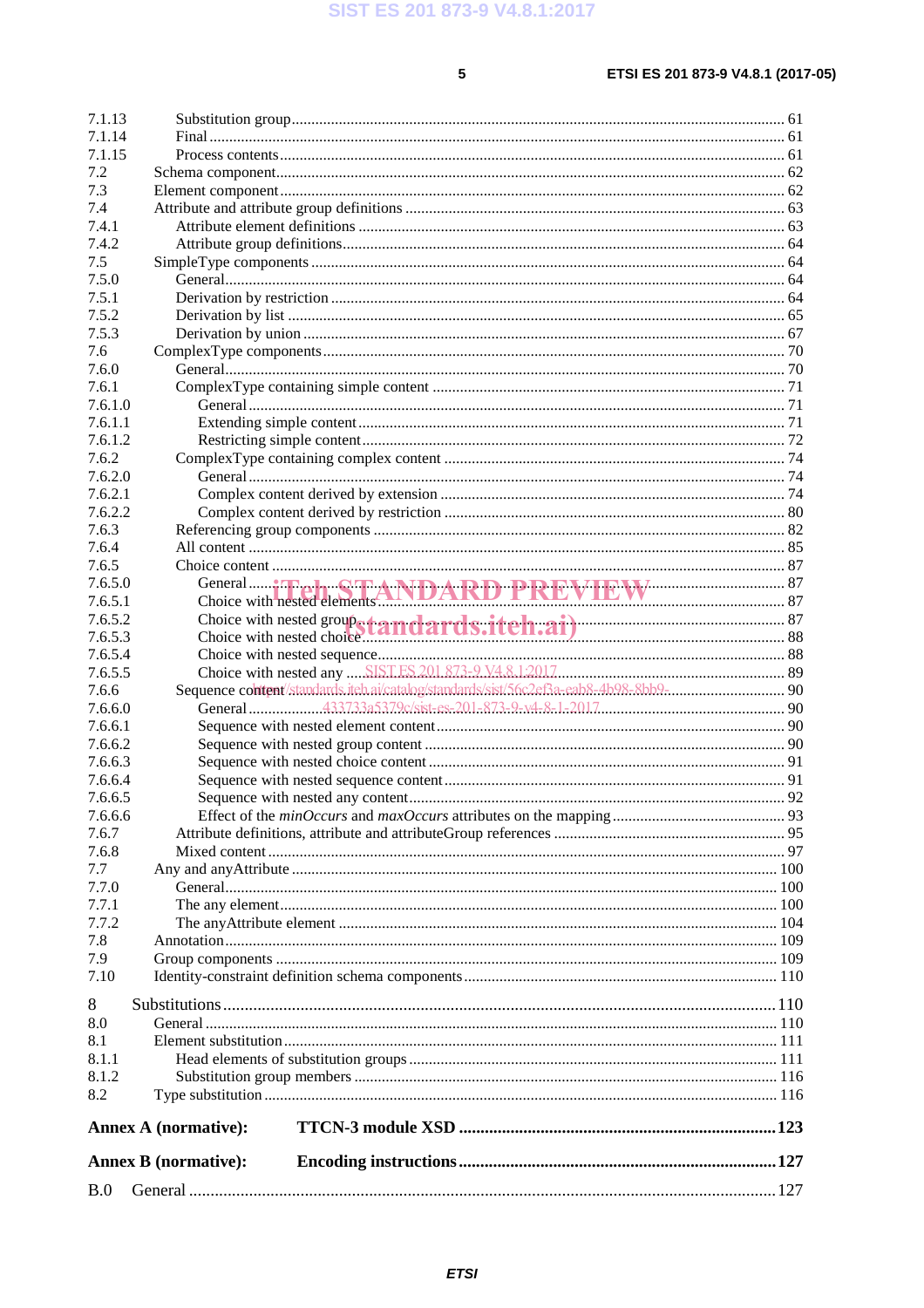| B.1           |                                              |  |
|---------------|----------------------------------------------|--|
| B.2           |                                              |  |
| B.2.1         |                                              |  |
| <b>B.2.2</b>  |                                              |  |
| B.3           |                                              |  |
| <b>B.3.1</b>  |                                              |  |
| <b>B.3.2</b>  |                                              |  |
| <b>B.3.3</b>  |                                              |  |
| <b>B.3.4</b>  |                                              |  |
| <b>B.3.5</b>  |                                              |  |
| <b>B.3.6</b>  |                                              |  |
| <b>B.3.7</b>  |                                              |  |
| <b>B.3.8</b>  |                                              |  |
| <b>B.3.9</b>  |                                              |  |
| <b>B.3.10</b> |                                              |  |
| <b>B.3.11</b> |                                              |  |
| <b>B.3.12</b> |                                              |  |
| <b>B.3.13</b> |                                              |  |
| <b>B.3.14</b> |                                              |  |
| B.3.15        |                                              |  |
| <b>B.3.16</b> |                                              |  |
| <b>B.3.17</b> |                                              |  |
| <b>B.3.18</b> |                                              |  |
| <b>B.3.19</b> |                                              |  |
| <b>B.3.20</b> |                                              |  |
| <b>B.3.21</b> |                                              |  |
| <b>B.3.22</b> |                                              |  |
| <b>B.3.23</b> | Abstract (Standards.iteh.ai)<br>Use type 139 |  |
| <b>B.3.24</b> |                                              |  |
| <b>B.3.25</b> |                                              |  |
| <b>B.3.26</b> |                                              |  |
| <b>B.3.27</b> |                                              |  |
| <b>B.3.28</b> |                                              |  |
| <b>B.3.29</b> |                                              |  |
|               | <b>Annex C</b> (informative):                |  |
|               |                                              |  |
| C.0           |                                              |  |
| C.1           |                                              |  |
| C.2           |                                              |  |
| C.3           |                                              |  |
|               |                                              |  |
|               | <b>Annex D</b> (informative):                |  |
| D.1           |                                              |  |
| D.2           |                                              |  |
| D.3           |                                              |  |
|               |                                              |  |
|               | <b>Annex E</b> (informative):                |  |
|               |                                              |  |

#### **ETSI**

#### $6\phantom{a}$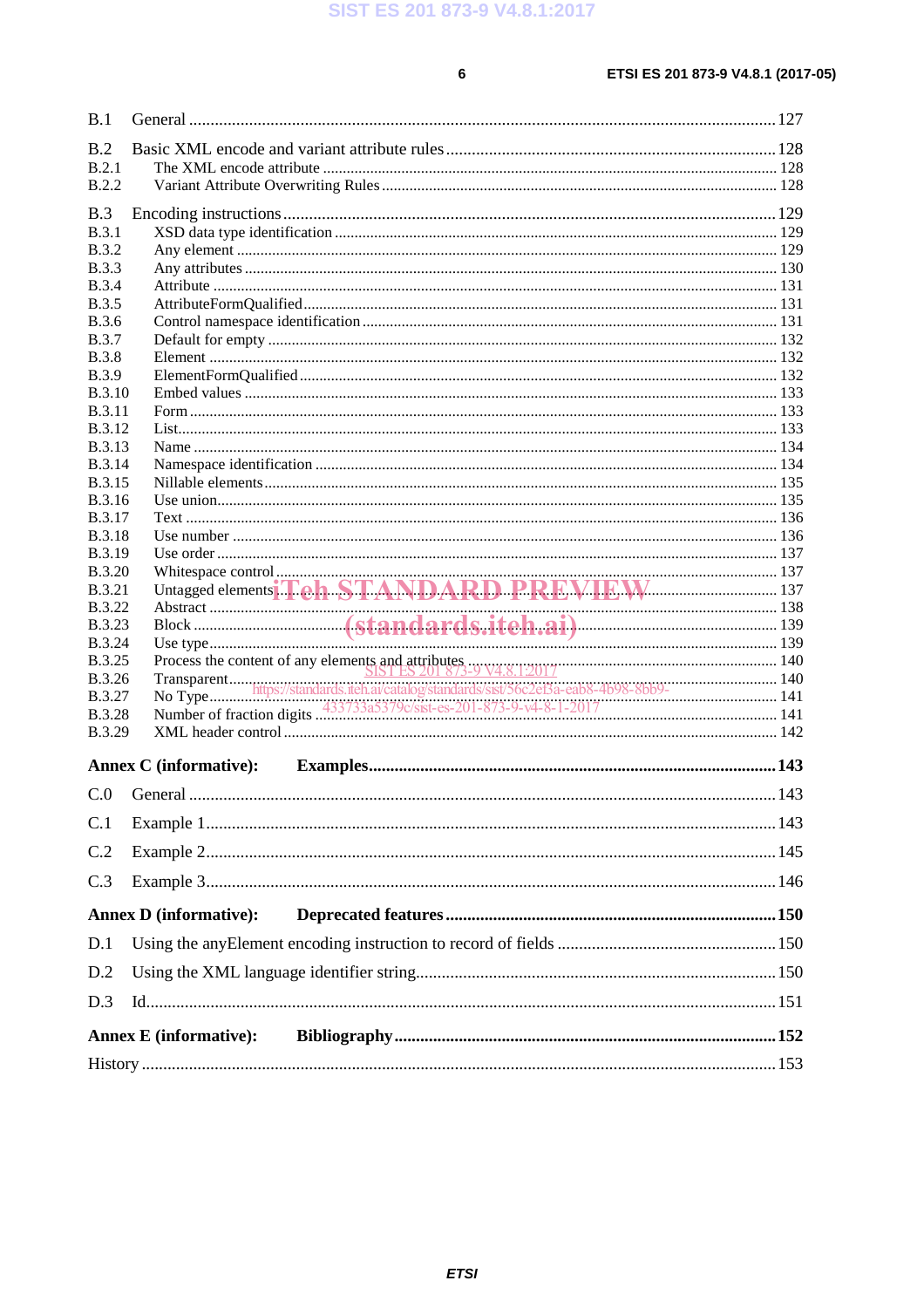# Intellectual Property Rights

IPRs essential or potentially essential to the present document may have been declared to ETSI. The information pertaining to these essential IPRs, if any, is publicly available for **ETSI members and non-members**, and can be found in ETSI SR 000 314: *"Intellectual Property Rights (IPRs); Essential, or potentially Essential, IPRs notified to ETSI in respect of ETSI standards"*, which is available from the ETSI Secretariat. Latest updates are available on the ETSI Web server (https://ipr.etsi.org/).

Pursuant to the ETSI IPR Policy, no investigation, including IPR searches, has been carried out by ETSI. No guarantee can be given as to the existence of other IPRs not referenced in ETSI SR 000 314 (or the updates on the ETSI Web server) which are, or may be, or may become, essential to the present document.

# Foreword

This ETSI Standard (ES) has been produced by ETSI Technical Committee Methods for Testing and Specification (MTS).

The present document is part 9 of a multi-part deliverable. Full details of the entire series can be found in part 1 [1].

# Modal verbs terminology

In the present document "**shall**", "**shall not**", "**should**", "**should not**", "**may**", "**need not**", "**will**", "**will not**", "**can**" and "**cannot**" are to be interpreted as described in clause 3.2 of the **ETSI Drafting Rules** (Verbal forms for the expression of provisions). provisions).

"**must**" and "**must not**" are **NOT** allowed in ETSI deliverables except when used in direct citation.

SIST ES 201 873-9 V4.8.1:2017 https://standards.iteh.ai/catalog/standards/sist/56c2ef3a-eab8-4b98-8bb9- 433733a5379c/sist-es-201-873-9-v4-8-1-2017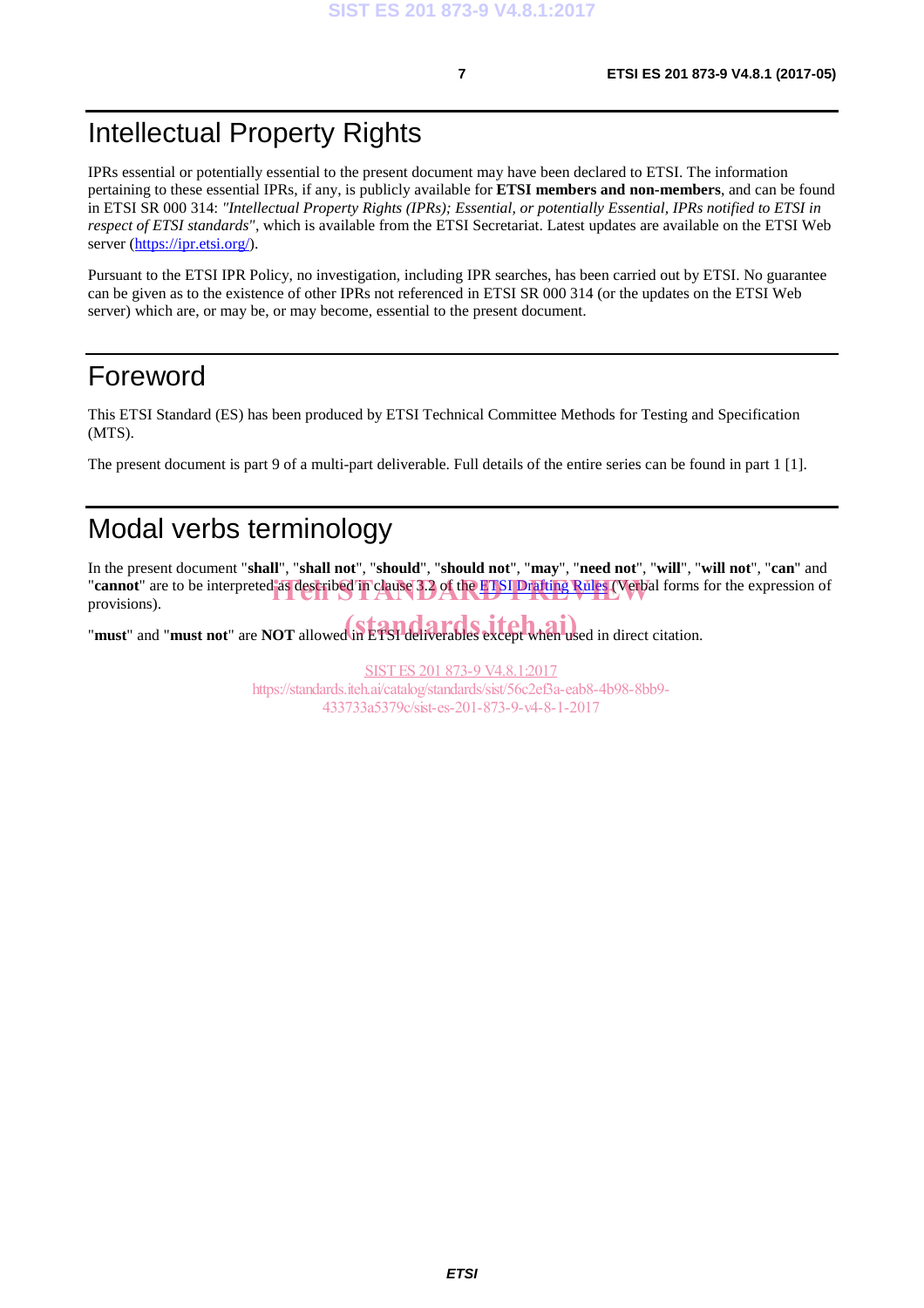### 1 Scope

The present document defines the mapping rules for W3C® XML Schema (as defined in [7] to [9]) to TTCN-3 as defined in ETSI ES 201 873-1 [1] to enable testing of XML-based systems, interfaces and protocols.

# 2 References

### 2.1 Normative references

References are either specific (identified by date of publication and/or edition number or version number) or non-specific. For specific references, only the cited version applies. For non-specific references, the latest version of the referenced document (including any amendments) applies.

Referenced documents which are not found to be publicly available in the expected location might be found at https://docbox.etsi.org/Reference.

NOTE: While any hyperlinks included in this clause were valid at the time of publication, ETSI cannot guarantee their long term validity.

The following referenced documents are necessary for the application of the present document.

| $[1]$ | ETSI ES 201 873-1: "Methods for Testing and Specification (MTS); The Testing and Test Control<br>Notation version 3; Part 1: TTCN-3 Core Language".                                                                                         |
|-------|---------------------------------------------------------------------------------------------------------------------------------------------------------------------------------------------------------------------------------------------|
| $[2]$ | ETSI ES 201873-7. Methods for Testing and Specification (MTS); The Testing and Test Control                                                                                                                                                 |
|       | Notation version 3; Part 7: Using ASN1 with TTCN-3"<br>stanualus.luen.al                                                                                                                                                                    |
| $[3]$ | Recommendation ITU-T X.680: "Information technology - Abstract Syntax Notation One<br>(ASN.1): Specification of basic notation $\frac{1}{9}$ V4.8.1.2017                                                                                    |
| $[4]$ | https://standards.jteh.ai/catalog/standards/sist/56c2ef3a-eab8-4h98-8bb9-<br>Recommendation 110-1 A.694: Information technology<br>National Half Assames, 201-8/1-9-y-9-9-2011<br>XML schema definitions into $\angle$ SSN.1 <sup>n</sup> . |
| $[5]$ | World Wide Web Consortium W3C Recommendation: "Extensible Markup Language (XML)<br>$1.1$ ".                                                                                                                                                 |
| NOTE: | Available at http://www.w3.org/TR/xml11.                                                                                                                                                                                                    |
| [6]   | World Wide Web Consortium W3C Recommendation (2006): "Namespaces in XML 1.0".                                                                                                                                                               |
| NOTE: | Available at http://www.w3.org/TR/REC-xml-names/.                                                                                                                                                                                           |
| $[7]$ | World Wide Web Consortium W3C Recommendation (2004): "XML Schema Part 0: Primer".                                                                                                                                                           |
| NOTE: | Available at http://www.w3.org/TR/xmlschema-0.                                                                                                                                                                                              |
| [8]   | World Wide Web Consortium W3C Recommendation (2004): "XML Schema Part 1: Structures".                                                                                                                                                       |
| NOTE: | Available at http://www.w3.org/TR/xmlschema-1.                                                                                                                                                                                              |
| [9]   | World Wide Web Consortium W3C Recommendation (2004): "XML Schema Part 2: Datatypes".                                                                                                                                                        |
| NOTE: | Available at http://www.w3.org/TR/xmlschema-2.                                                                                                                                                                                              |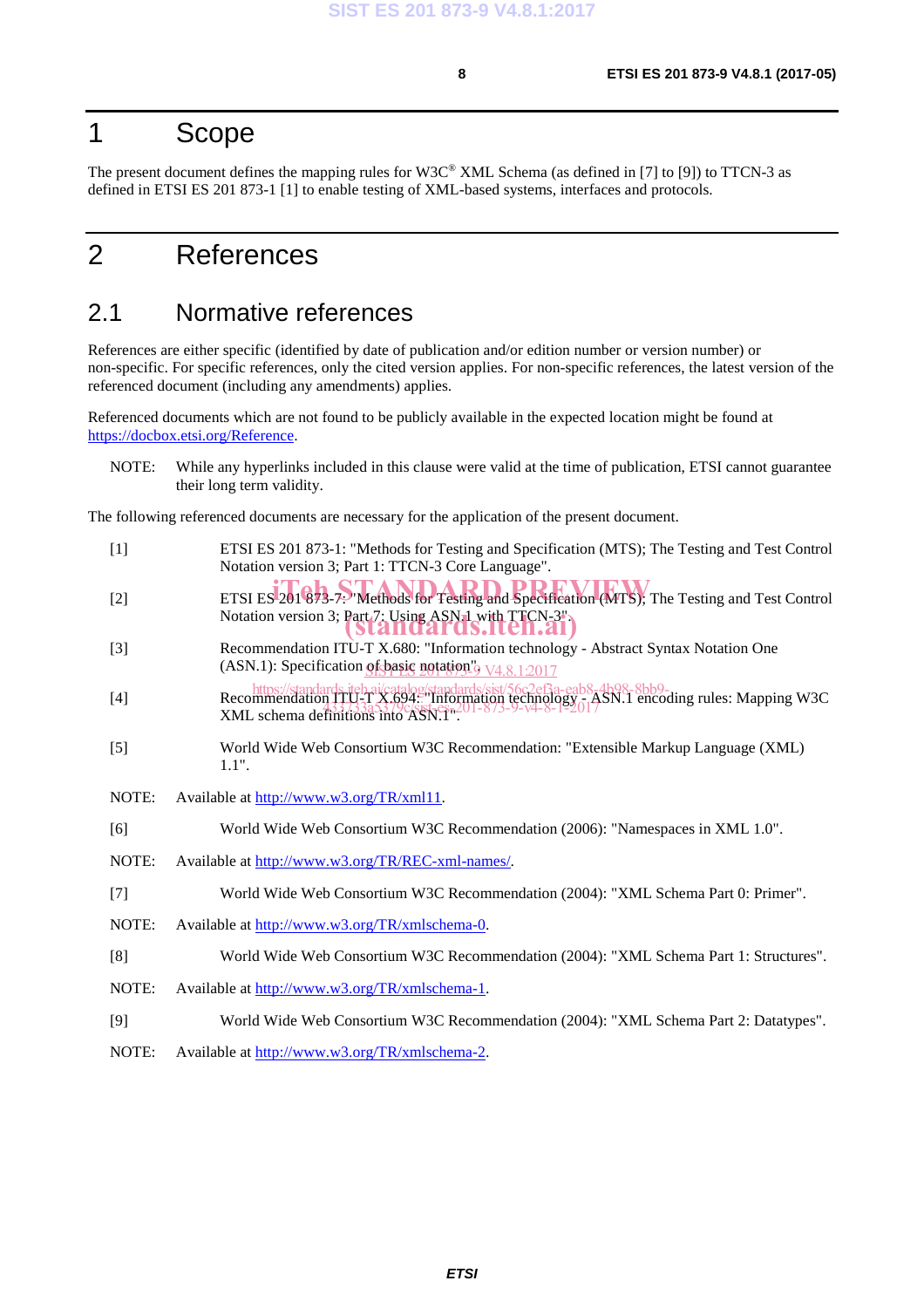### 2.2 Informative references

References are either specific (identified by date of publication and/or edition number or version number) or non-specific. For specific references, only the cited version applies. For non-specific references, the latest version of the referenced document (including any amendments) applies.

NOTE: While any hyperlinks included in this clause were valid at the time of publication, ETSI cannot guarantee their long term validity.

The following referenced documents are not necessary for the application of the present document but they assist the user with regard to a particular subject area.

- [i.1] World Wide Web Consortium W3C Recommendation: "SOAP version 1.2, Part 1: Messaging Framework".
- NOTE: Available at http://www.w3.org/TR/soap12.
- [i.2] ISO 8601 (2004): "Data elements and interchange formats Information interchange Representation of dates and times".
- [i.3] Void.
- [i.4] ISO/IEC 10646 (2012): "Information technology Universal Coded Character Set (UCS)".
- [i.5] ETSI ES 202 781: "Methods for Testing and Specification (MTS); The Testing and Test Control Notation version 3; TTCN-3 Language Extensions: Configuration and Deployment Support".
- [i.6] ETSI ES 202 782: "Methods for Testing and Specification (MTS); The Testing and Test Control Let British 2522 762. Memods for Testing and Specification (MTS), The Testing and Test Control Notation version 3; TTCN-3 Language Extensions: TTCN-3 Performance and Real Time Testing".
- [i.7] ETSI ES 202 784: "Methods for Testing and Specification (MTS); The Testing and Test Control Notation version 3: TTCN-3 I anguage Extensions: Advanced Parameterization" Notation version 3; TTCN-3 Language Extensions: Advanced Parameterization".
- [i.8] ETSI ES 202 785: "Methods for Testing and Specification (MTS); The Testing and Test Control Notationsversion 3; TTCN-3tLangtrage Extensions: Behaviour Types b9-433733a5379c/sist-es-201-873-9-v4-8-1-2017
- [i.9] ETSI ES 202 786: "Methods for Testing and Specification (MTS); The Testing and Test Control Notation version 3; TTCN-3 Language Extensions: Support of interfaces with continuous signals".
- [i.10] ETSI ES 202 789: "Methods for Testing and Specification (MTS); The Testing and Test Control Notation version 3; TTCN-3 Language Extensions: Extended TRI".
- [i.11] ETSI ES 201 873-7: "Methods for Testing and Specification (MTS); The Testing and Test Control Notation version 3; Part 7: Using ASN.1 with TTCN-3".
- [i.12] ETSI ES 201 873-8: "Methods for Testing and Specification (MTS); The Testing and Test Control Notation version 3; Part 8: The IDL to TTCN-3 Mapping ".
- [i.13] ETSI ES 201 873-11: "Methods for Testing and Specification (MTS); The Testing and Test Control Notation version 3; Part 11: Using JSON with TTCN-3".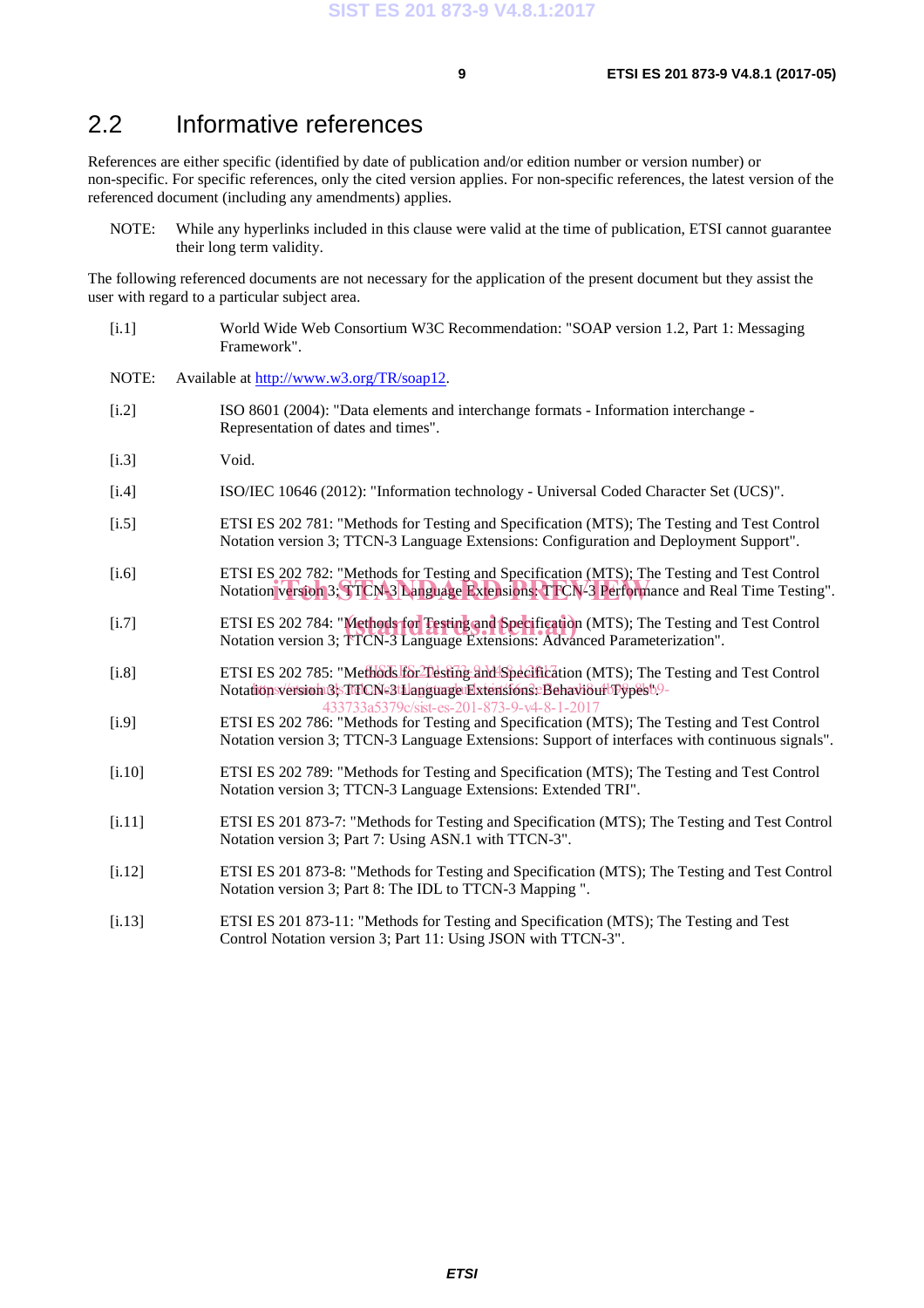### 3 Definitions and abbreviations

### 3.1 Definitions

For the purposes of the present document, the terms and definitions given in ETSI ES 201 873-1 [1], Recommendation ITU-T X.694 [4] and the following apply:

**alphabetical order:** way of sorting the XSD names based on the code positions of their characters according to ISO/IEC 10646 [i.4]

NOTE: During this sorting the group, plane, row and cell octets is considered, in this order. Names, starting with a character with a smaller code position take precedence Among the names with identical first character, names containing no more characters take precedence over all other names. Otherwise, names with the second character of smaller code position take precedence, etc. This algorithm is to be continued recursively until all names are sorted into a sequential order.

**schema component:** generic XSD term for the building blocks that comprise the abstract data model of the schema

NOTE: The primary components, which may (type definitions) or obliged to (element and attribute declarations) have names are as follows: simple type definitions, complex type definitions, attribute declarations and element declarations. The secondary components, which are obliged to have names, are as follows: attribute group definitions, identity-constraint definitions, model group definitions and notation declarations. Finally, the "helper" components provide small parts of other components; they are not independent of their context: annotations, model groups, particles, wildcards and attribute uses.

schema document: XML document containing a collection of schema components, assembled in a *schema* element information item information item

NOTE: The target namespace of the schema document may be defined (specified by the *targetNamespace* attribute of the *schema* element) or may be absent (identified by a missing *targetNamespace* attribute of the *schema* element). The latter case is handled in the present document as a particular case of the target namespace being/definedds.iteh.ai/catalog/standards/sist/56c2ef3a-eab8-4b98-8bb9-

**target TTCN-3 module:** TTCN-3 module, generated during the conversion, to which the TTCN-3 definition produced 433733a5379c/sist-es-201-873-9-v4-8-1-2017by the translation of a given XSD declaration or definition is added

**XML Schema:** set of schema documents forming a complete specification (i.e. all definitions and references are completely defined)

NOTE: The set may be composed of one or more schema documents, and in the latter case identifying one or more target namespaces (including absence of the target namespace) and more than one schema documents of the set may have the same target namespace (including absence of the target namespace).

**xsi: attributes:** XML attribute stipulating the content of schema-instances (schema-valid XML documents)

- NOTE 1: XSD defines several attributes for direct use in any XML documents.
- NOTE 2: These attributes are in the namespace http://www.w3.org/2001/XMLSchema-instance. By convention these XML attributes are referred to by using the prefix "xsi: ", though in practice, any prefix can be used.

#### 3.2 Abbreviations

For the purposes of the present document, the following abbreviations apply:

| ASN.1      | <b>Abstract Syntax Notation One</b>         |
|------------|---------------------------------------------|
| <b>DTD</b> | Document Type Description                   |
| SOAP       | Simple Object Access Protocol               |
| <b>SUT</b> | <b>System Under Test</b>                    |
| TTCN-3     | Testing and Test Control Notation version 3 |
| URI        | Uniform Resource Identifier                 |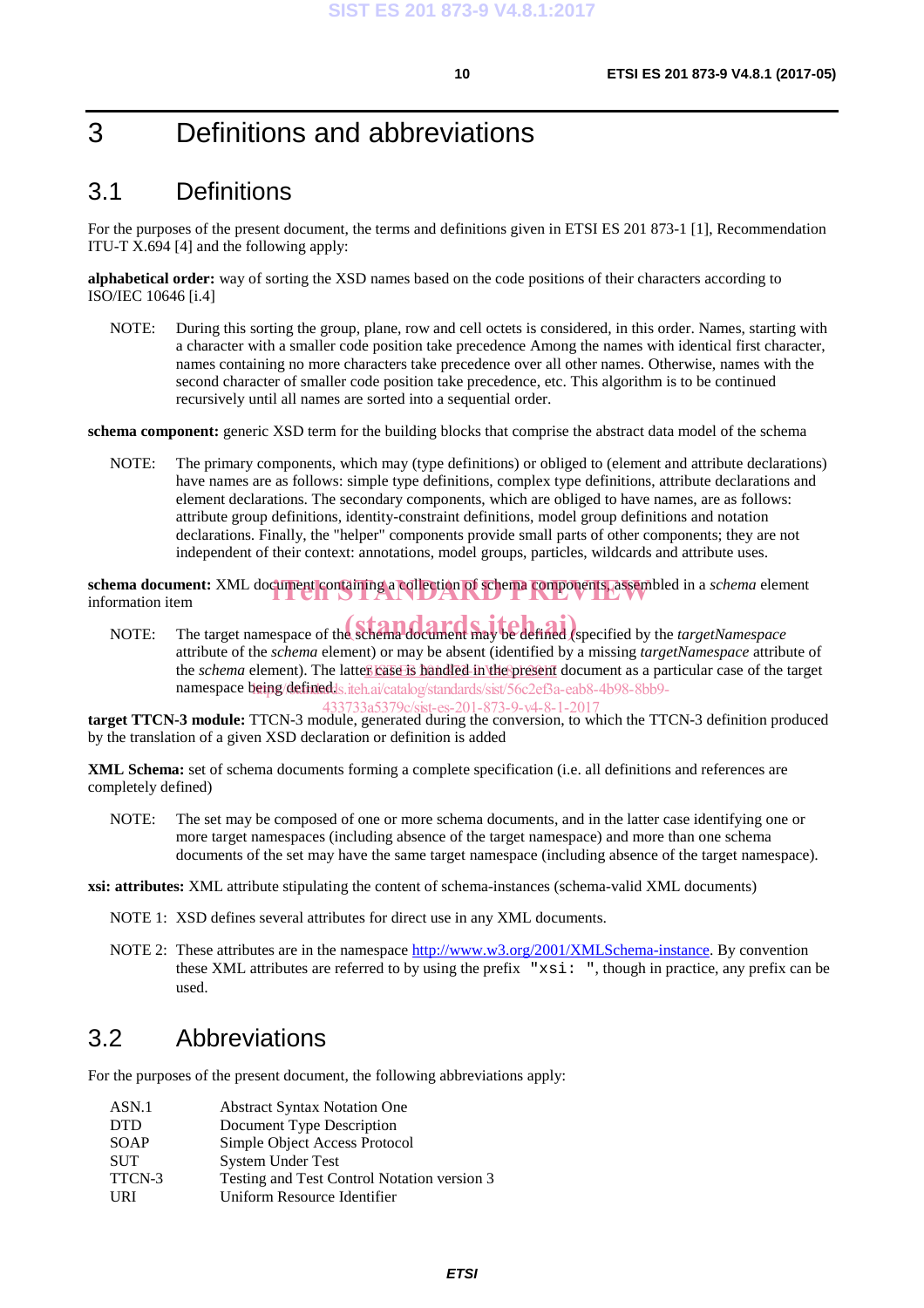| Unicode Transformation Format-8 |
|---------------------------------|
|                                 |
|                                 |
|                                 |
|                                 |

### 4 Introduction

An increasing number of distributed applications use the XML format to exchange data for various purposes like data bases queries or updates or event telecommunications operations such as provisioning. All of these data exchanges follow very precise rules for data format description in the form of Document Type Description (DTD) [5] and [6] or more recently the proposed XML Schemas [7], [5] and [9]. There are even some XML based communication protocols like SOAP [i.1] that are based on XML Schemas. Like any other communication-based systems, components and protocols, XML based systems, components and protocols are candidates for testing using TTCN-3 [1]. Consequently, there is a need for establishing a mapping between XML data description techniques like DTD or Schemas to TTCN-3 standard data types.

The core language of TTCN-3 is defined in ETSI ES 201 873-1 [1] and provides a full text-based syntax, static semantics and operational semantics as well as a definition for the use of the language with ASN.1 in ETSI ES 201 873-7 [i.11]. The XML mapping provides a definition for the use of the core language with XML Schema structures and types, enabling integration of XML data with the language as shown in figure 1.



**Figure 1: User's view of the core language and the various presentation formats** 

For compatibility reasons, it was the purpose of the present document that the TTCN-3 code obtained from the XML Schema using the explicit mapping will be the same as the TTCN-3 code obtained from first converting the XML Schema using Recommendation ITU-T X.694 [4] into ASN.1 [3] and then converting the resulting ASN.1 code into TTCN-3 according to ETSI ES 201 873-7 [i.11]. However, due to the specifics of testing, in a few cases the present document will produce a superset or different constructs of what Recommendation ITU-T X.694 [4] would produce. For example, according to Recommendation ITU-T X.694 [4], abstract elements are omitted when converting the head element of a substitution group, while the present document includes also the abstract elements into the resulted **union** type, thus allowing provoking the SUT with incorrect data.

# 5 Mapping XML Schemas

### 5.0 Approach

There are two approaches to the integration of XML Schema and TTCN-3, which will be referred to as implicit and explicit mapping. The implicit mapping makes use of the import mechanism of TTCN-3, denoted by the keywords *language* and *import*. It facilitates the immediate use of data specified in other languages. Therefore, the definition of a specific data interface for each of these languages is required. The explicit mapping translates XML Schema definitions directly into appropriate TTCN-3 language artefacts.

*ETSI*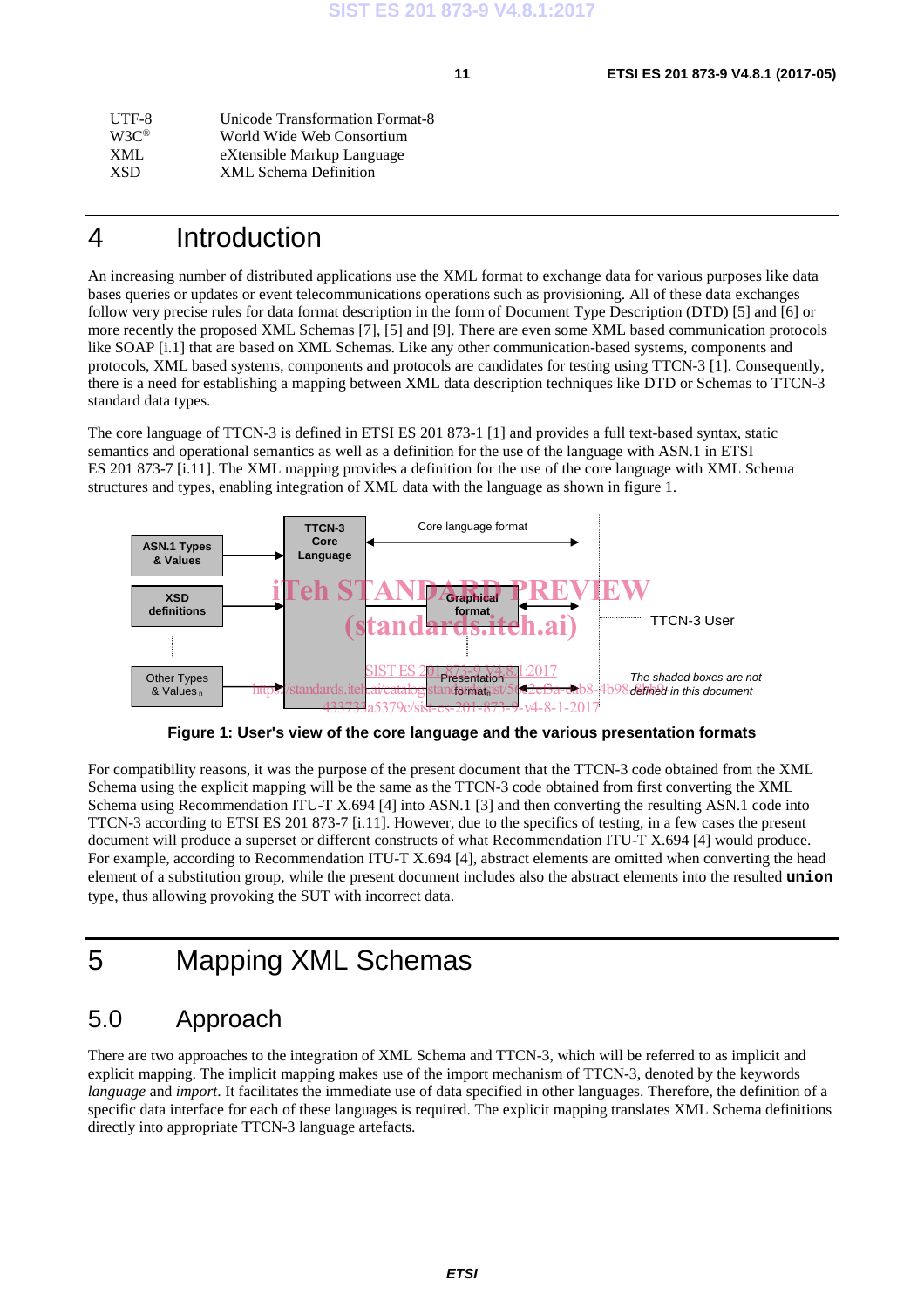In case of an implicit mapping an internal representation shall be produced from the XML Schema, which representation shall retain all the structural and encoding information. This internal representation is typically not accessible by the user. To make the internal representations related to a given target namespace referenceable in a TTCN-3 module, the module shall explicitly import the target namespace, using its TTCN-3 name equivalent resulting from applying clause 5.2.2 to the namespace. The TTCN-3 import statement shall use the language identifier string specified below. TTCN-3 data types described in clause 6 (equivalents to built-in XSD types), in case of an implicit conversion, are internal to the tool and can be referenced in TTCN-3 modules importing any target namespaces of an XSD document explicitly. These types can be also referenced in TTCN-3 modules that explicitly import the XSD module (see annex A). In this case, the import clause refers to the tool's internal representation of the XSD data types and not to an existing module. When importing from an XSD Schema using implicit mapping, the following language identifier string shall be used:

• "XSD".

For explicit mapping, the information present in the XML Schema shall be mapped into accessible TTCN-3 code and - the XML structural information which does not have its correspondent in TTCN-3 code - into accessible encoding instructions. In case of an explicit conversion the TTCN-3 data types described in clause 6 (equivalents to built-in XSD types) are not visible in TTCN-3 by default, the user shall import the XSD module (see annex A) explicitly, in addition to the TTCN-3 modules resulted from the conversion. When importing TTCN-3 modules generated by explicit conversion, the use of the "XSD" language clause is optional, but if used, the imported TTCN-3 module shall be appended with one of the XML encode attributes, specified in clause B.2.

The mapping shall start on a set of valid XSD *schema*-s and shall result in a set of valid TTCN-3 modules.

All XSD definitions are **public** by default (see clause 8.2.3 of ETSI ES 201 873-1 [1]).

The examples of the present document are written in the assumption of explicit mapping, although the difference is mainly in accessibility and visibility of generated TTCN-3 code and encoding instruction set.

The present document is structured in three distinct parts:  $\overline{d}s.iteh.ai)$ 

- Clause 6 "Built-in data types" defines the TTCN-3 mapping for all basic XSD data types like strings (see clause 6.2), integers (see clause 6.3), floats (see clause 6.4), etg. and facets (see clause 6.1) that allow for a simple modification of types by restriction of their properties (e.g. restricting the length of a string or the range of an integer). 433733a5379c/sist-es-201-873-9-v4-8-1-2017
- Clause 7 "Mapping XSD components" covers the translation of more complex structures that are formed using the components shown in table 1 and a set of XSD attributes (see clause 7.1) which allow for modification of constraints of the resulting types.
- Clause 8 "Substitution" covers the translation of more XSD elements and types that may be substituted for other XSD elements or types respectively in instance documents.

| <b>Element</b>      | Defines tags that can appear in a conforming XML document.                                                                                  |
|---------------------|---------------------------------------------------------------------------------------------------------------------------------------------|
| attribute           | Defines attributes for element tags in a conforming XML document.                                                                           |
| simpleType          | Defines the simplest types. They may be a built-in type, a list or choice of built-in<br>types and they are not allowed to have attributes. |
| complexType         | Defines types that are allowed to be composed, e.g. have attributes and an<br>internal structure.                                           |
| named model group   | Defines a named group of elements.                                                                                                          |
| attribute group     | Defines a group of attributes that can be used as a whole in definitions of<br>complexTypes.                                                |
| identity constraint | Defines that a component has to exhibit certain properties in regard to<br>uniqueness and referencing.                                      |

#### **Table 1: Overview of XSD constructs**